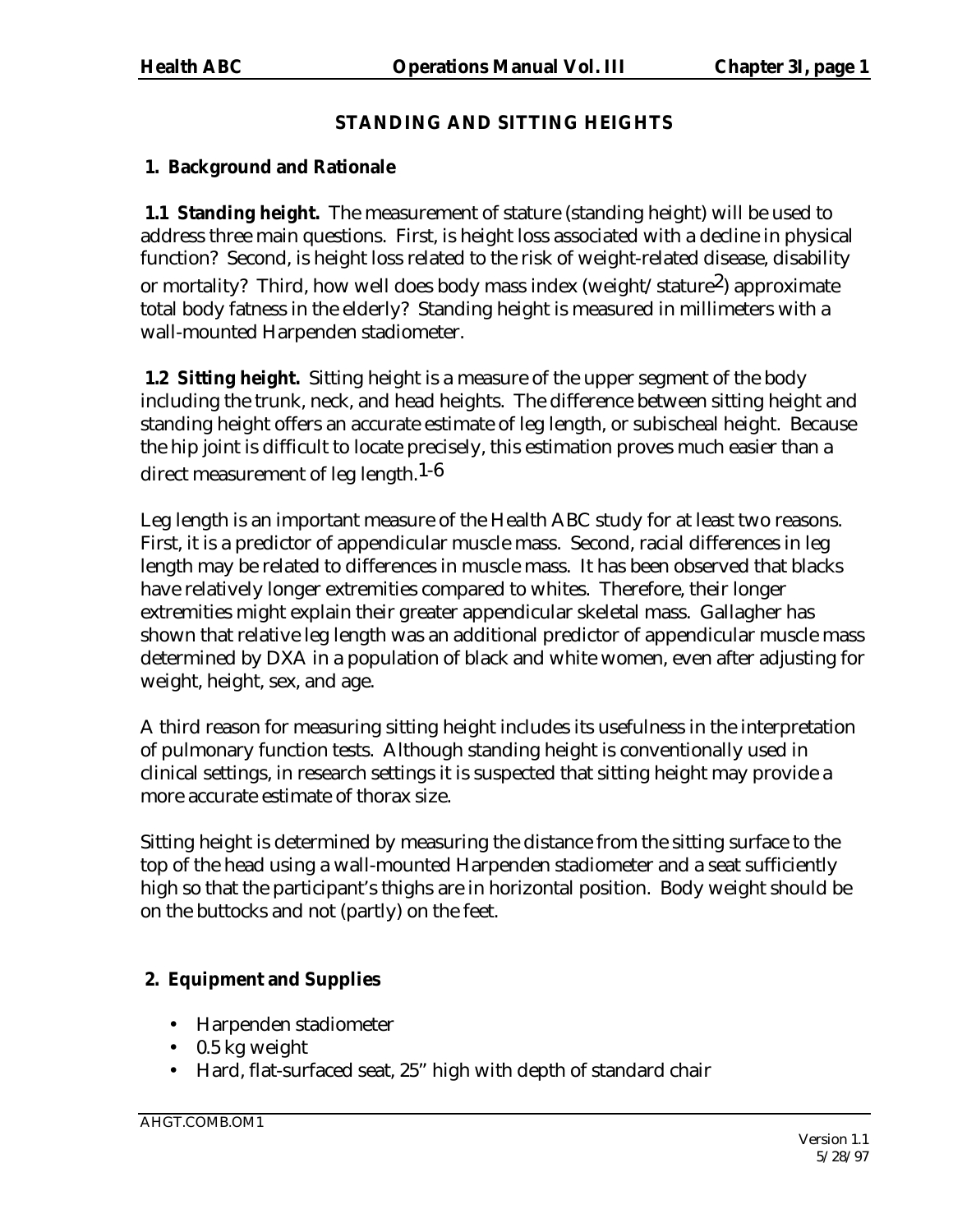• Clear plastic right angle or T-square

The stadiometer produced by Holtain Ltd. - known as the "Harpenden" stadiometer because of its development during the Harpenden Longitudinal Growth Study - is a counter recording instrument. The counter gives a reading in millimeters over a range of 600 mm to 2,100 mm. It is a wall-mounted instrument made of light alloy with a wooden headboard fixed to a metal carriage that moves freely on ball bearing rollers.

Place a weight, of about 0.5 kg, on the headboard to standardize pressure on the head and improve measurement performance. A soft weight, such as a bean bag, should be used to avoid injury to the participant if it should fall off.

## **2.1 Stadiometer Use and Maintenance**

- The counter may break if the headboard is 'raced' up or down the backboard. The headboard should therefore be moved to its topmost position when not in use.
- The stadiometer contains a direct reading counter mounted on a counterbalanced carriage riding on ball bearings. The counter is a self-contained unit and requires no maintenance. A spare counter is provided if replacement should be required.
- The bearings and counter weight pulleys should be lubricated semiannually with one drop of light machine or instrument oil.
- The "formica" covering may be washed with soap and water as required.

## **2.2 Stadiometer Calibration**

Daily. A metal rod of 600 mm length is placed between the headboard and the floor so that it stands vertically. If the counter does not record the correct length of the rod, loosen it by undoing the two metal retaining screws, and pull the counter away from the main fiber cog of the carriage. In this position, turn the small metal cog of the counter until the counter records the true length of the metal rod. Press the counter against the backplate so that the teeth of the counter cog and the carriage cog engage, and tighten the retaining screws. Move the headboard up and down the backboard a number of times to ensure that the counter continues to give an accurate reading. If not, replace the counter.

# **3. Safety Issues and Exclusions**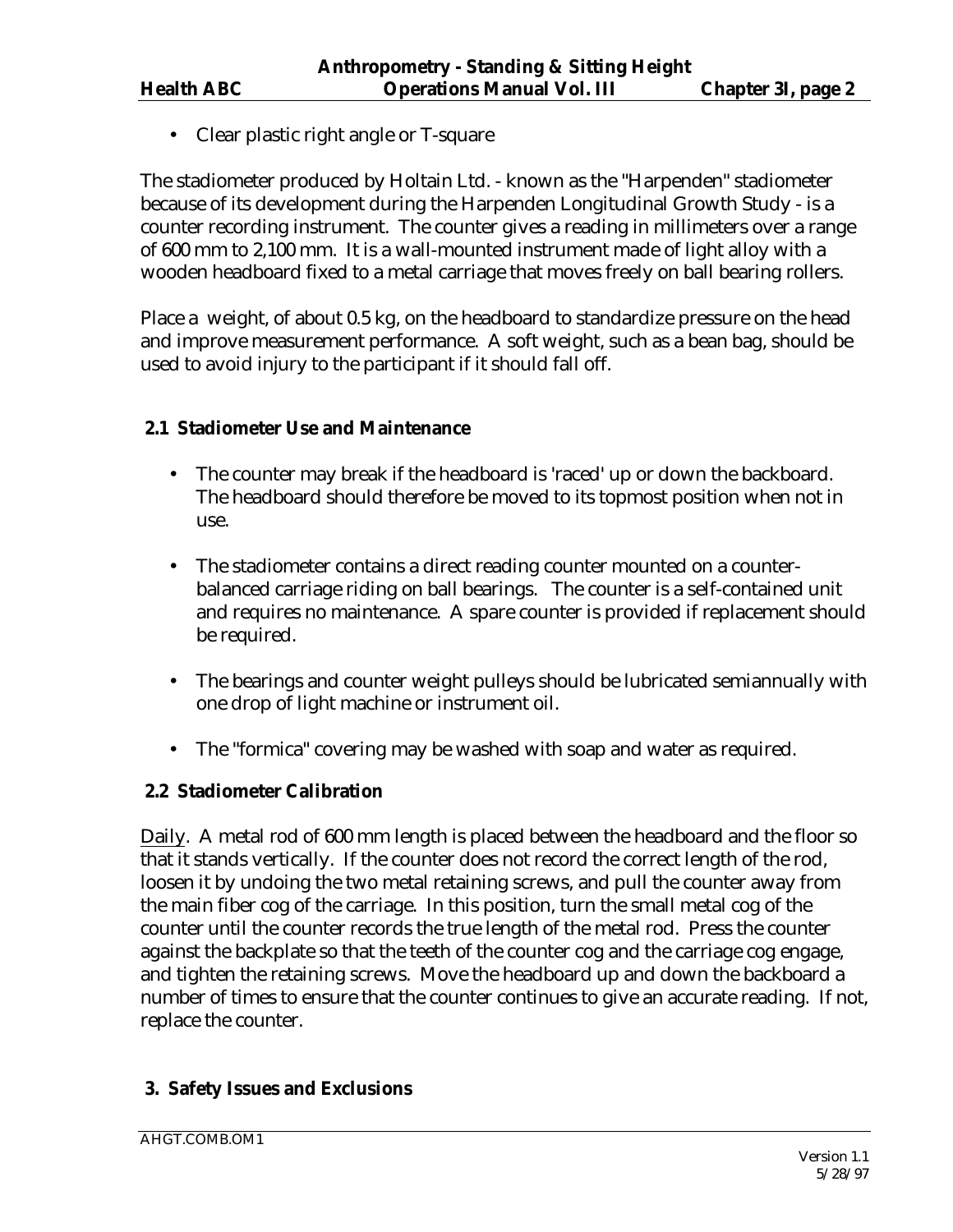The measurement of standing height with the wall-mounted stadiometer should not pose any safety problems to the study participants, provided that they can stand independently. Neither should the measurement of sitting height, provided that the participant can sit independently with hands crossed at the thighs.

# **4. Participant and Exam Room Preparation**

The participant should be relaxed, barefoot or wearing thin socks or stockings.

Ask the participant to remove any hairpiece or rearrange any hair styling that might interfere with firm contact between the headboard and the scalp.

The stadiometer should be mounted on a straight wall that is at a true 90˚ angle to the floor. The heel plate should be mounted on the floor in the same vertical plane as the back board of the stadiometer. The floor should be level and free of carpeting. If bare floor is unavailable, firm, non-compressible carpeting (e.g., indoor-outdoor) is acceptable. There should be about a foot or more of unoccupied wall space on either side of the stadiometer.

For sitting height, place a sturdy, flat-seated seat, approximately 25" high, in front of the wall-mounted Harpenden stadiometer. The sitting surface centered and placed against the backboard of the stadiometer.

Always use the designated seat. If not possible you will need to measure (using the stadiometer) and record the exact height, in mm, of the seat used.

# **5. Measurement Procedures**

# **5.1 General Issues**

To perform this measurement accurately, it is important that the recorder observe both the position of the participant and of the stadiometer. The participant should be instructed to avoid slouching and the stadiometer brought down in the midline of the head.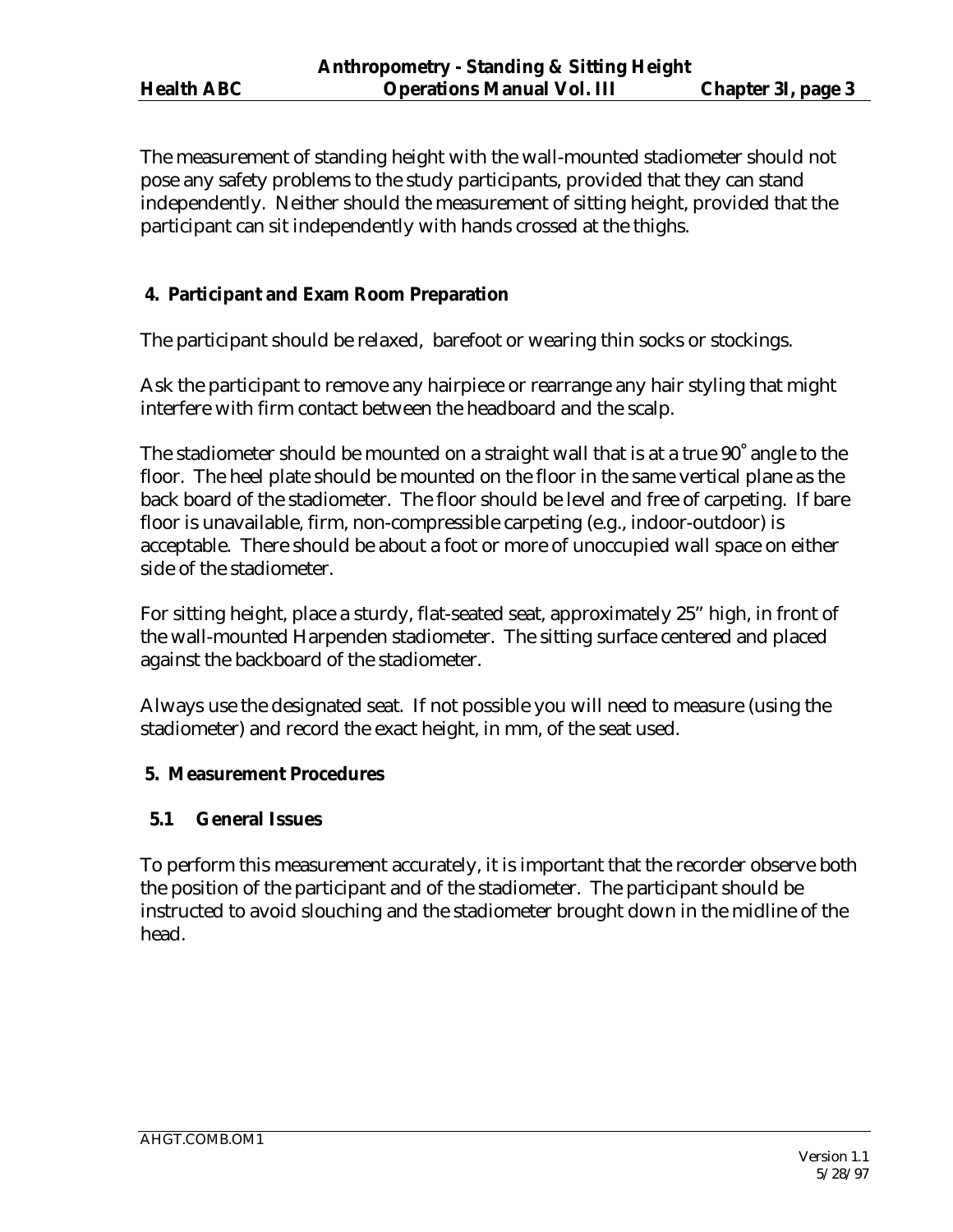## **5.2 Administration**

## **5.2.1 Standing height**

1) Have the participant stand with their back against the wall-mounted stadiometer, heels together. The back (scapulae), buttocks and both heels should be touching the wall-plate. Note: the participant should be standing with head erect and in the Frankfort horizontal plane (see below), but, in general, the back of the head does not need to be in contact with the wall-plate.

Check that the participant is in the correct position, starting with the heels and checking each point of contact with the wall-plate.

Check that the arms are relaxed and hanging loosely at the sides and that the shoulders are relaxed by running your hands over them and feeling the relaxed trapezius muscle.

The head should be in the "Frankfort Horizontal Plane" in which the lowest point on the inferior orbital margin (orbitale) and the upper margin of the external auditory meatus (tragion) form a horizontal line (Figure 1). To verify that the head is in the Frankfort plane, hold the base of a clear plastic right angle (or T of a T-square) against the wall and make sure that the edge perpendicular to the wall is parallel to the "Frankfort Horizontal Plane".



Figure 1. Orbitale: Lower margin of eye socket Tragion: Notch above tragus of ear Frankfort plane: Orbitale-tragion line horizontal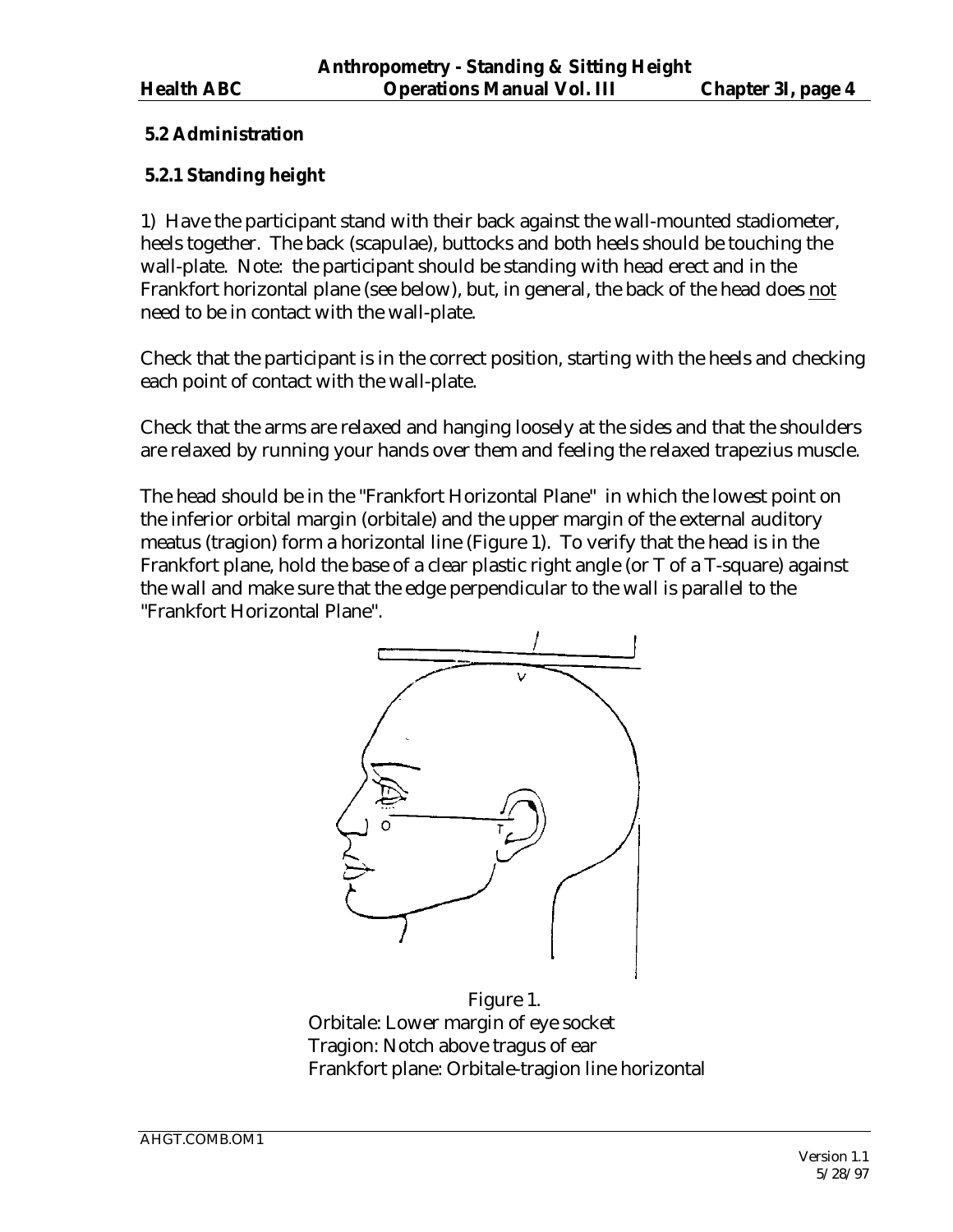Be sure that the participant maintains the correct posture during the measurement.

Script: "Please stand with your back against the board mounted on this wall. Your legs should be together and both heels, your buttocks and back should be touching the wall-plate. Look straight ahead and stand tall. (Optional: I will position your head so that I can measure your height more accurately.)"

2) Bring the horizontal bar down firmly onto the top of the head. (Place a weight, of about 0.5 kg, on the headboard. This weight presses down on the hair, thus flattening any hairstyle, and overcomes the natural friction of the machine so that any upward or downward movement during the measurement is recorded on the counter.) It may also be necessary, upon occasion, to alter the hair styling of some of the participants for the horizontal bar to make contact with the top of the scalp.

(Optional: To ensure that the Frankfort Plane has been achieved the examiner may find it helpful to grip the head with their open hands and pivot it gently backwards and forwards while observing the counter. The counter should register the greatest height when the head is tilted not too far forward or backwards. It is a relatively easy matter to ensure correct positioning.)

3) Have the participant breathe in deeply. They should not alter their position by, for example, raising the heels off the floor as they breathe in.

Script: "Take a deep breath."

Record the measurement

4) Record the reading on the stadiometer just before the participant exhales.

Script: "Breathe out."

5) Have the participant step away from the stadiometer, then step back in to the measurement position. Repeat steps 1 - 4 and take a second measurement.

6) If the two measurements differ by  $\varepsilon$  4 mm, take an additional two measurements.

7) A chart converting millimeters to inches should be mounted near the stadiometer so that the participant can be told their height in inches (and centimeters).

# **Deviations and exceptions to standard positioning:**

Obese participants and those with a kyphotic posture may not be able to place the heels, buttocks, and scapulae in a single vertical plane while maintaining a reasonable natural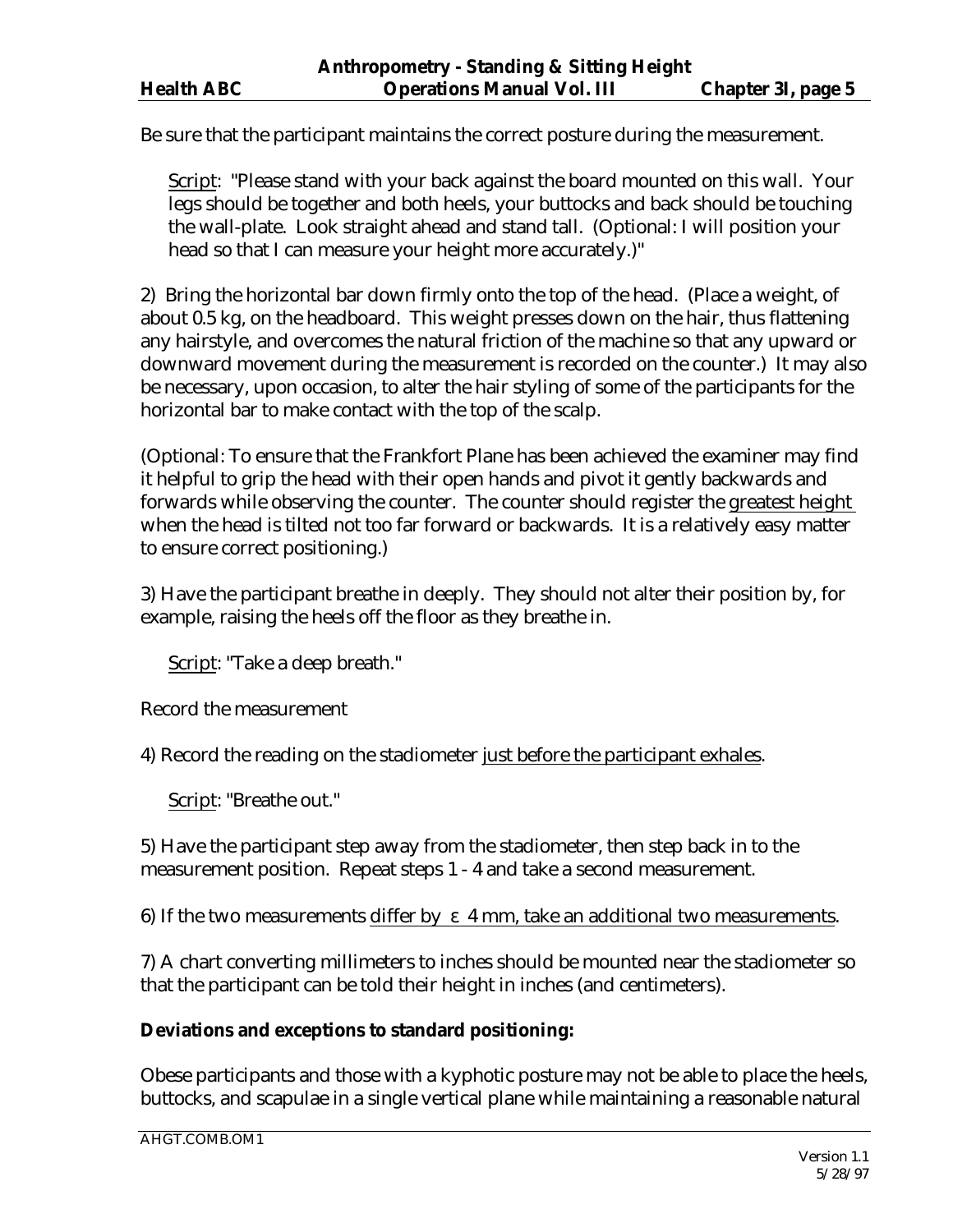stance. These participants may be positioned so that only the buttocks, and possibly the scapula, are in contact with the wall-plate. The essential point is that the participant stand erect with the buttocks in contact with the wall plate and the legs as close together as possible. In very obese participants, if it is not possible to obtain contact between the headboard and the top of the skull, then the participant may need to lean back slightly (without tilting the head) until proper contact can be made.

For participants with severe spinal curvature, if the spine is the part that protrudes the farthest, then that should be the part that is touching the wall plate, together with heels and buttocks.

For participants with extreme kyphotic posture, it may not be possible to obtain contact between the headboard and scalp when the participant's back is against the wall-plate. In this case, measure height with the participant standing sideways (side of arm and shoulder in contact with the wall-plate) and positioned so that the headboard contacts the scalp. The head should be in the Frankfurt Horizontal Plane. Record that the participant was measured in the sideways position on the scoring form so that followup measurements will be made in the same position.

If the participant has 'knock-knees' then have them separate the heels so that the knees are in contact but do not overlap. Obese participants may also not be able to stand comfortably with the heels touching and may stand with the legs together and the heels separated.

# **5.2.2 Sitting height**

1) Have the participant sit on the seat with the legs hanging unsupported over the edge and with the hands resting on the thighs in a cross-handed position. If the feet are touching the floor, weight should be on the buttocks and not the feet. If the participant is uncomfortable in this position, ie., feels that they are slipping forward, they can rest their feet on the rungs of the seat, again, with their weight on the buttocks and not on the feet. The knees should be directed straight ahead, and the back of the knees should be near the edge of the seat but not in contact with it. The muscles of the thighs and buttocks should be relaxed.

Script: "Please sit on this seat with your knees facing forward. Place your hands on your thighs in a cross-handed position. Sit up as straight as possible with your buttocks and back touching the backboard. (Optional: Do not support your body weight on your feet. All your weight should be on the buttocks.) Relax the muscles of your legs and buttocks."

2) Ask the participant to sit as erect as possible with the buttocks, spine, and back of the head against the stadiometer.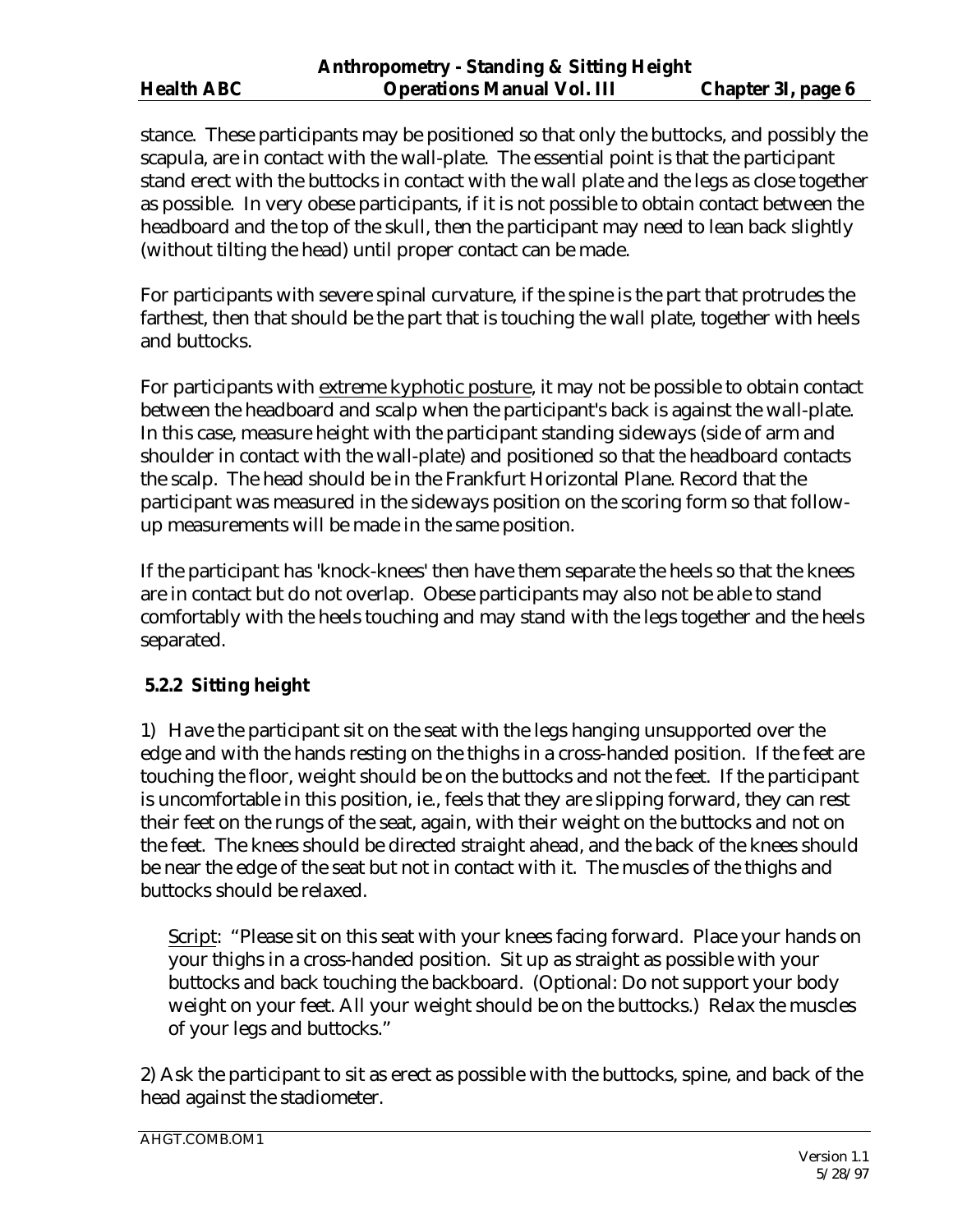3) The participant should face straight ahead with their head in the Frankfort position (see Figure 1).

4) Place the horizontal bar firmly on the top of the head. (Place a weight, of about 0.5 kg, on the headboard. This weight presses down on the hair, thus flattening any hairstyle and overcomes the natural friction of the machine so that any upward or downward movement during the measurement is recorded on the counter).

Have the participant breathe in deeply.

Script: "Take a deep breath."

Record the reading in mm on the stadiometer just before the participant exhales.

Script: "Breathe out."

5) The participant should step away from the stadiometer, and the procedure should be repeated for the second measurement.

If the two measurements differ by ε 4mm, two additional measurements should be taken.

6) Deviations/exceptions to standard positioning:

For participants with extremely kyphotic posture, it may not be possible to obtain contact between the headboard and scalp when the participant's buttocks are against the wall-plate. In this case, measure sitting height with the participant sitting sideways (side of arm against the wall-plate) and positioned so the headboard contacts the scalp. Record that the participant was measured in the sideways position on the scoring form so that follow-up measurements will be made in the same position.

# **6. Procedures for Height Measurement at Home**

To be developed.

# **7. Alert Values/Follow-up/Reporting**

Height will be included in the form given to the participant at the time of the visit. These measurements will also be included in the final reports to the participant and their physician.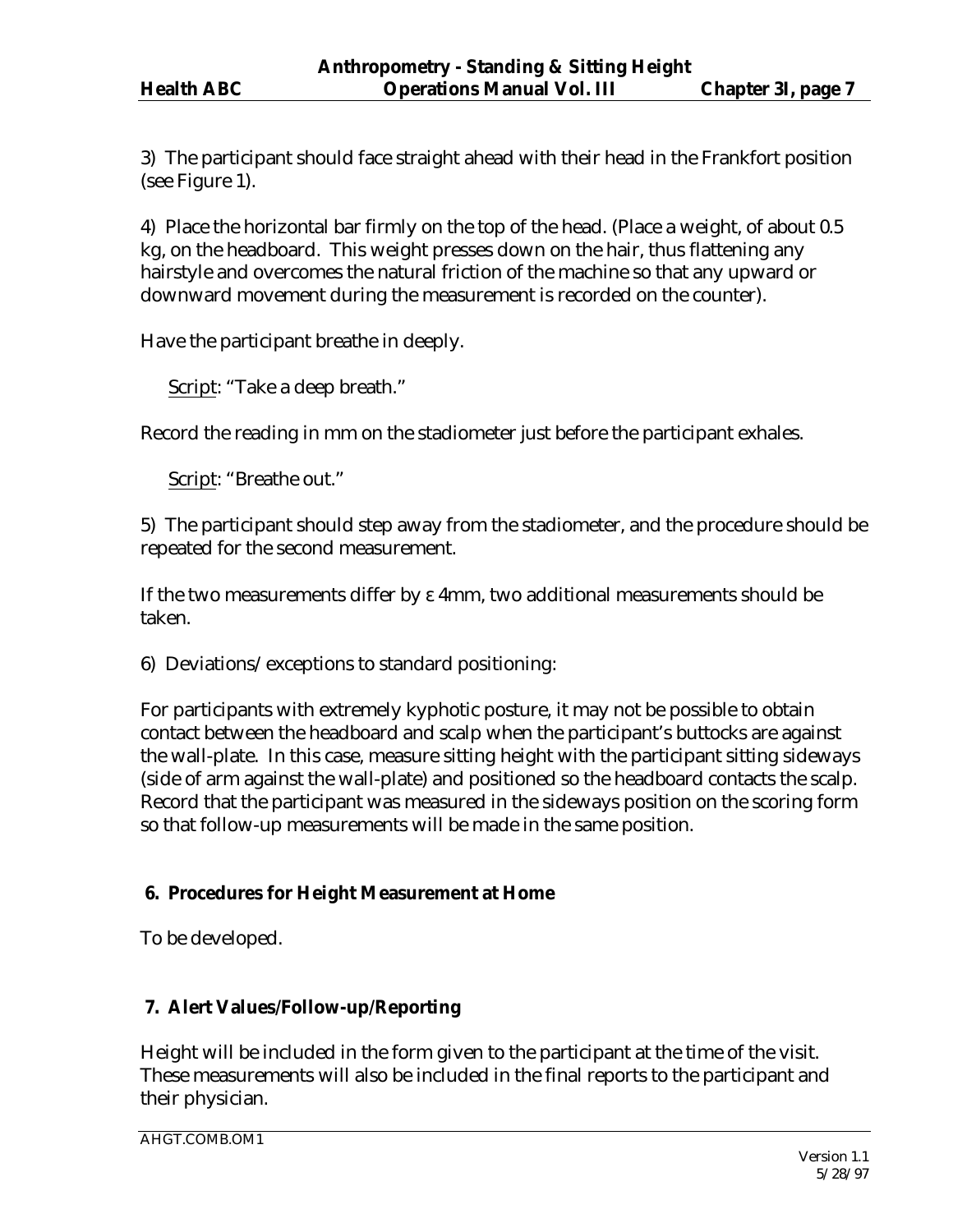## **8. Quality Assurance**

#### **8.1 Training Requirements**

The technician requires no special qualifications for performing this assessment. The training should include:

- Read and study manual
- Attend Health ABC training session on techniques (or observe administration by experienced examiner)
- Practice on other staff or volunteers with a special emphasis on heavy participants and women with kyphotic posture and compare measurements with those made by an experienced colleague (Goal: keep differences in repeat measurements and between examiners to less than 4 mm)
- Discuss problems and questions with local expert or QC officer

#### **8.2 Certification Requirements**

- Complete training requirements
- Demonstrate calibration check procedures for stadiometer
- Conduct exam on 2 volunteers:
	- According to protocol, as demonstrated by completed QC checklist
	- Differences between repeat measures should be less than 4 mm
	- Differences between trainees and QC officer's measurements should be less than 4 mm

## **8.3 Quality Assurance Checklist**

 $\Box$  0.5 kg weight on stadiometer

 $\Box$  Hairpiece removed, hair style altered, if necessary

## **Standing Height**

- $\Box$  Checks that heels are together
- $\Box$  Checks for heels, buttock, scapula touching wall-plate (all touching if possible)

# **Sitting Height**

 $\square$  Knees straight ahead, hands resting on thighs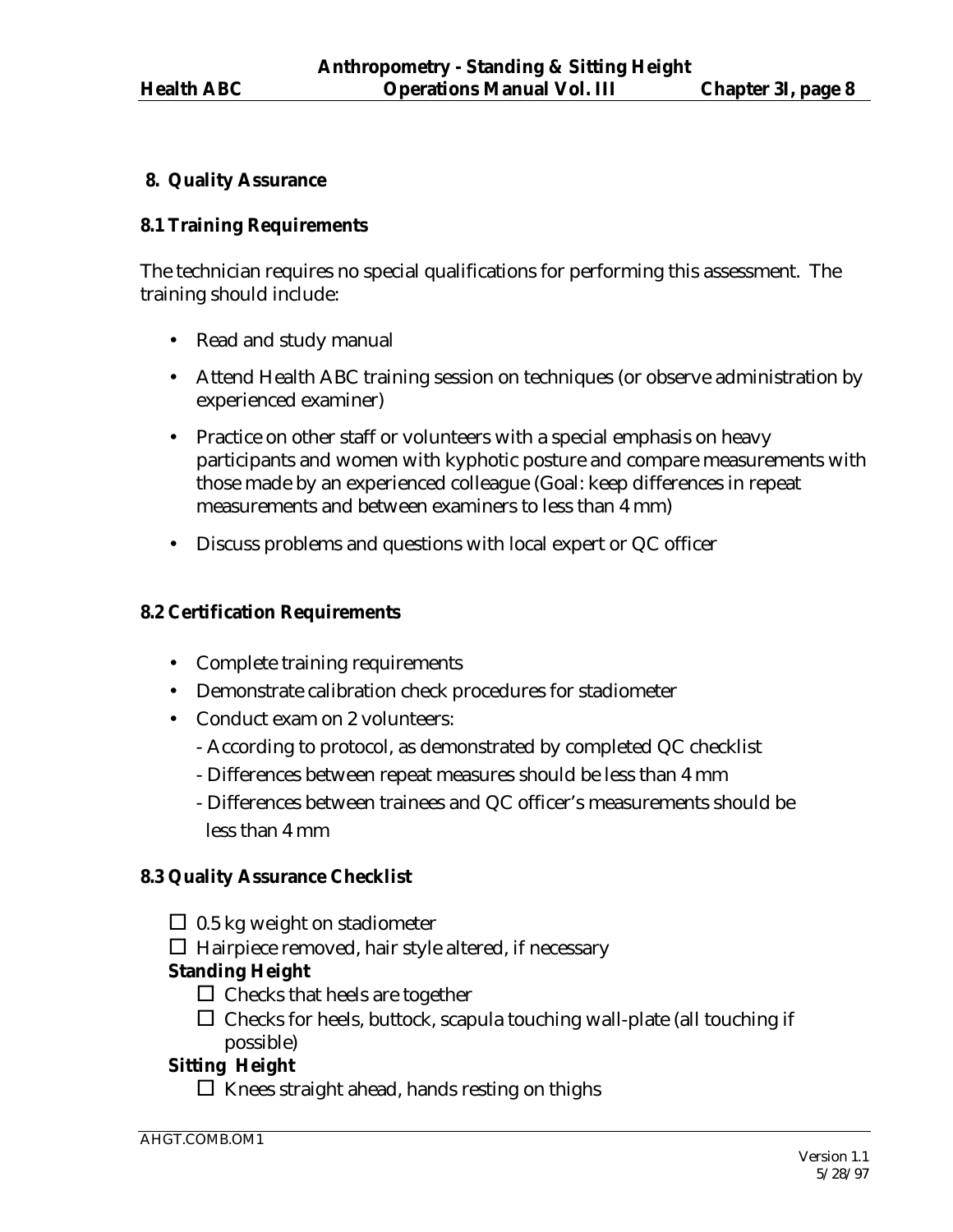- $\Box$  Checks for the back of knees close to, but not touching, edge of seat
- $\Box$  Checks for buttocks and scapula touching wall-plate
- $\Box$  Uses designated seat or measures/checks height of sitting surface
- $\Box$  Appropriate adjustments in obese and kyphotic participants
- $\Box$  Checks for Frankfort Horizontal Plane
- $\square$  Sideways technique for kyphotic posture, if necessary
- $\square$  Brings headboard down firmly on head
- $\Box$  Checks for contact with scalp, moves hair if necessary
- $\square$  Measurement taken after inhaling, before exhaling
- □ Correct script
- $\square$  Two measurements made
- $\Box$  Participant steps away from stadiometer between measurements
- $\square$  Two more measurements made if first two differ by  $\varepsilon$  4 mm
- $\Box$  Reviews form for completeness
- $\Box$  Correctly completes form
- $\Box$  Calibration log up to date
- $\square$  Conversion chart for giving ppt height in inches

## **9. References**

- 1. Methany E. Some differences in bodily proportions between American Negro and white male college students as related to athletic performance. Res Quart 1939;10:41-53.
- 2. Lohman TG, Roch AF, Martorell R, eds. Anthropometric Standardization Reference Manual. Human Kinetics Books, Champaign, Illinois, 1988.
- 3. Ortiz O, Russel M, Daley Tl, et al. Differences in skeletal muscle and bone mineral mass between black and white females and their relevance to estimates of body composition. Am J Clin Nutr 1992;55:1-6.
- 4. Gerace L, Aliprantis A, Russell M, et al. Skeletal differences between black and white men and their relevance to body composition estimates. Am J Human Biol 1994;6:255-262.
- 5. Gallagher D, Visser M, Sepulveda D, et al. How useful is body mass index for comparison of body fatness across age, gender, and ethnic groups? Am J Epidemiol 1996:143:228-239.